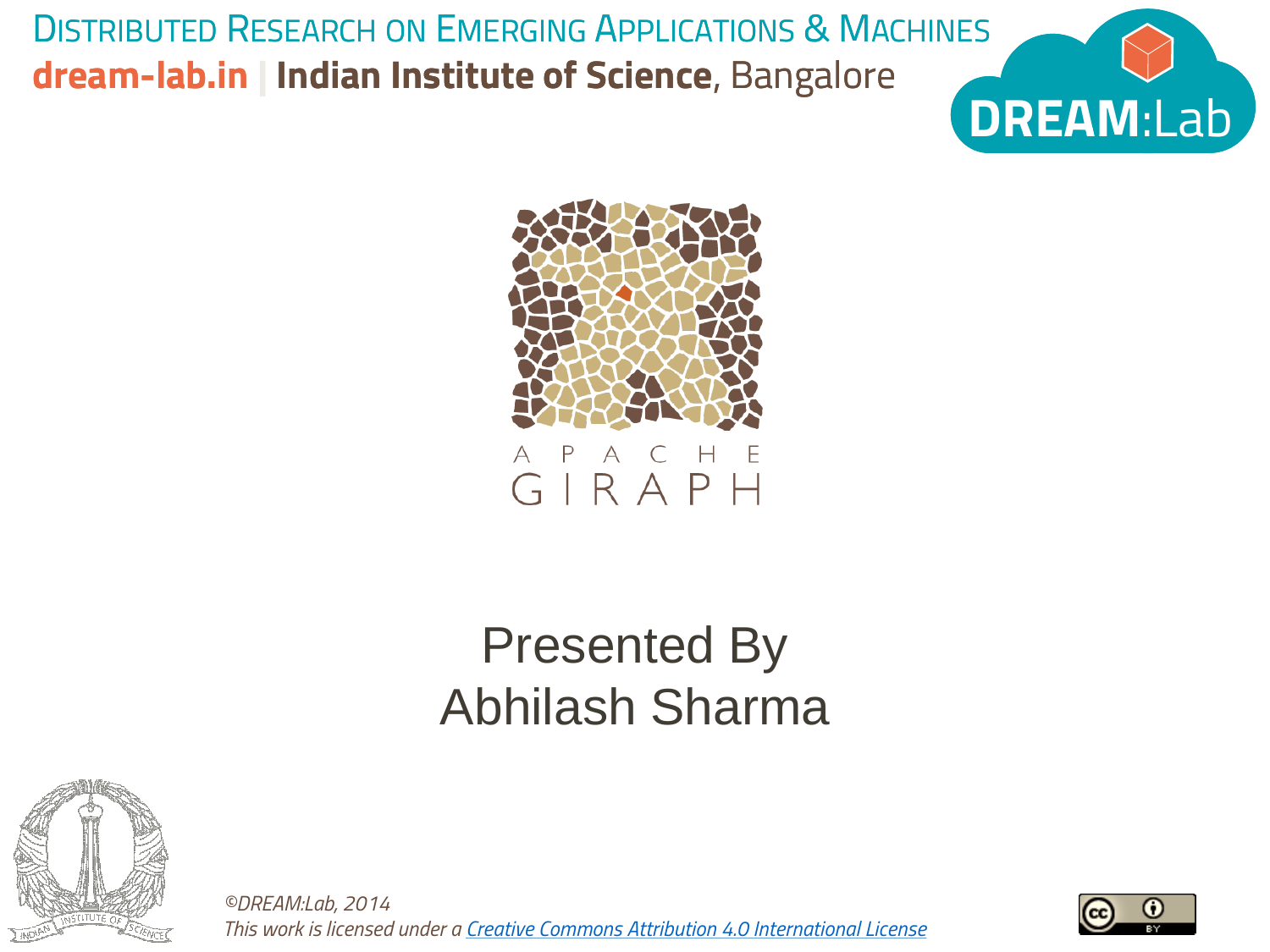



## **Overview**

- Need for Graph Processing Systems
- Overview of Pregel
	- Bulk Synchronous Parallel
	- Pregel
	- Giraph Architecture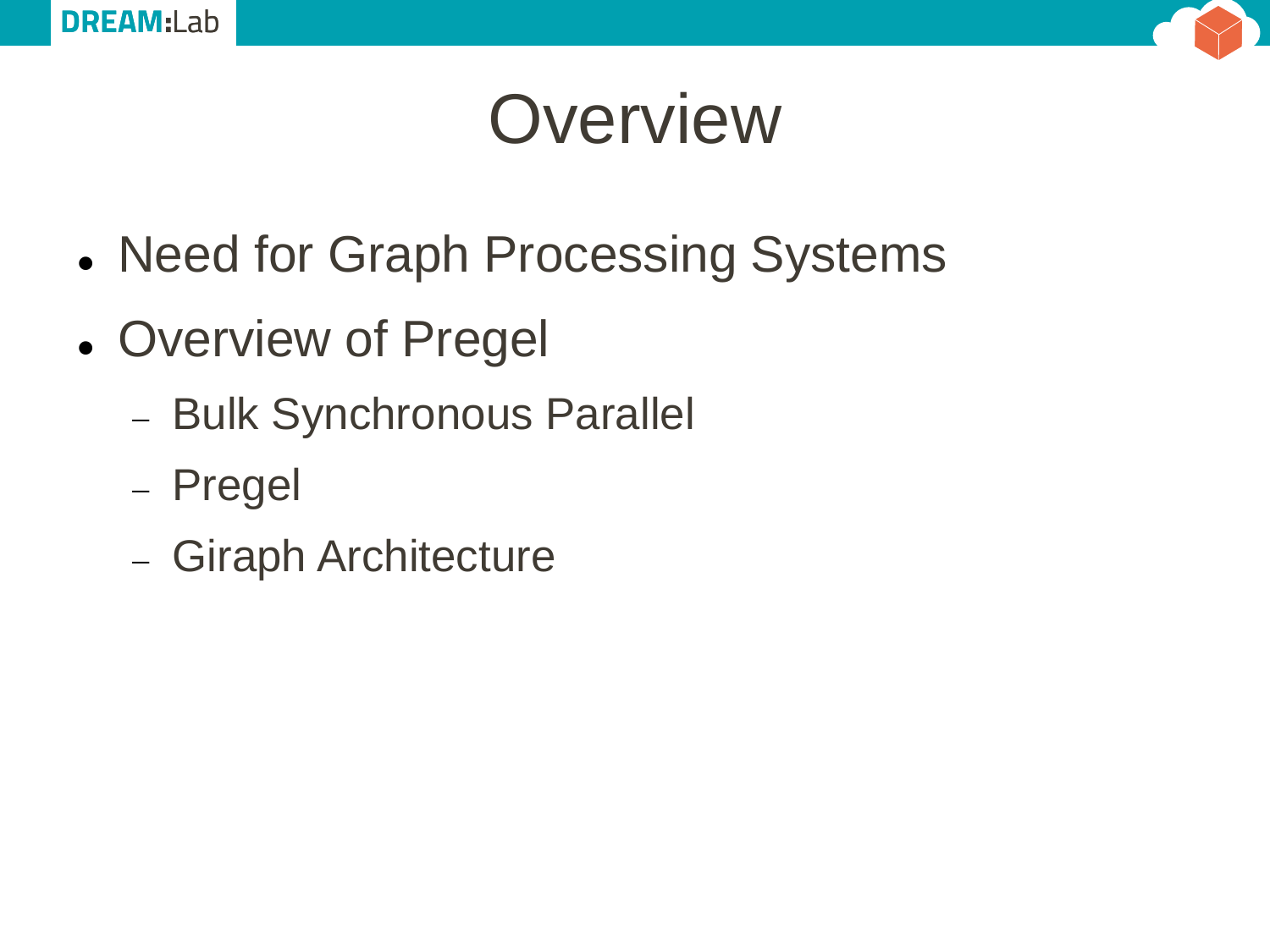

# Need for Graph processing system

- Graphs are everywhere
	- Web and Social Graph, eg. twitter,facebook
	- Internet of Things
	- CyberSecurity
- Algorithms on Graphs
	- **Traversals**
	- **Clustering**
	- **Centrality**
- Scale of Graphs
	- Graphs are large
	- Clueweb12(978,408,098 V/42,574,107,469 E)
	- fb-2011(562,368,789 V/95,057,125,765 E)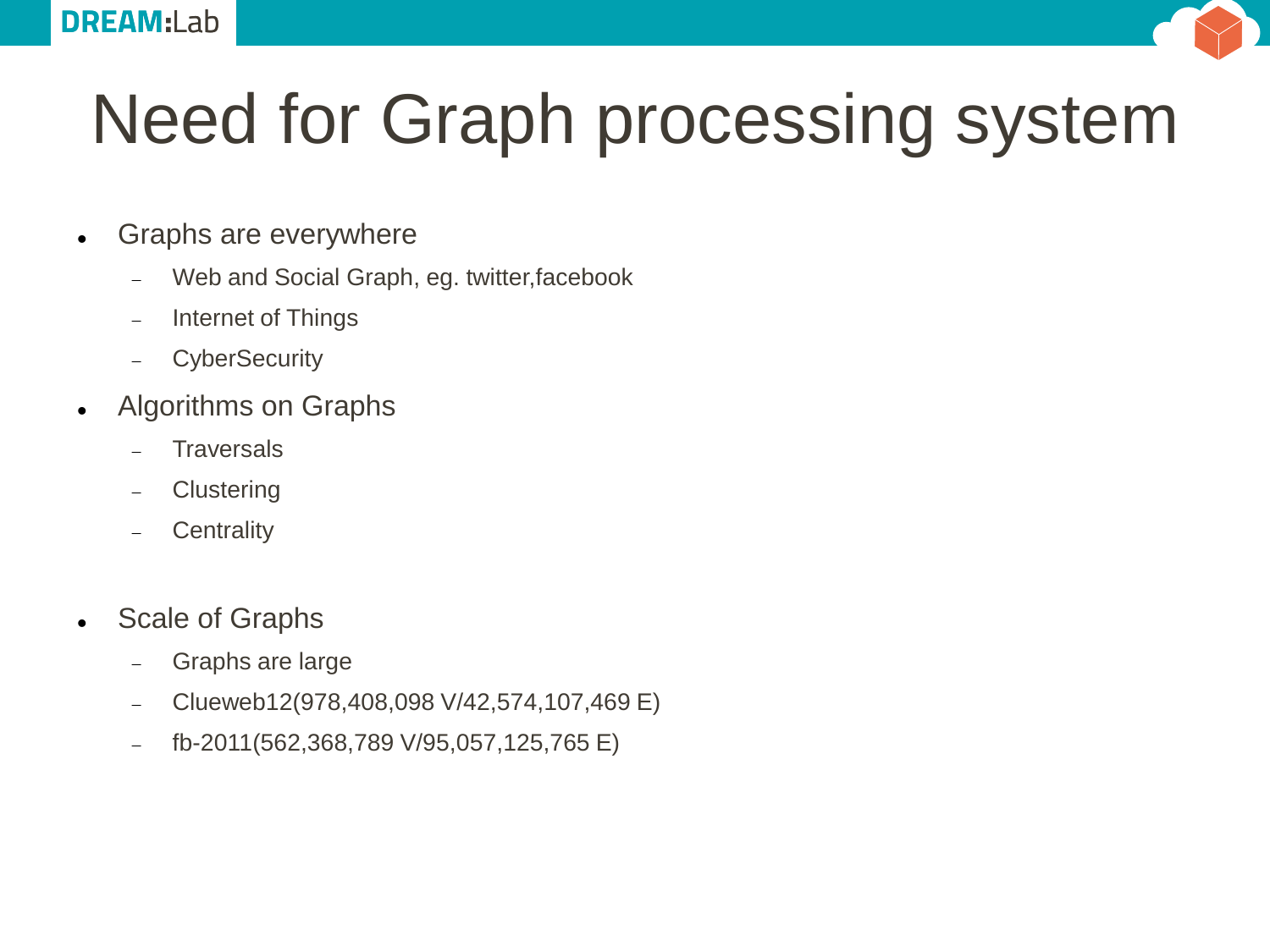



# **Challenges**

- Graphs don't fit on memory of a single machine
- Graph algorithms are computationally expensive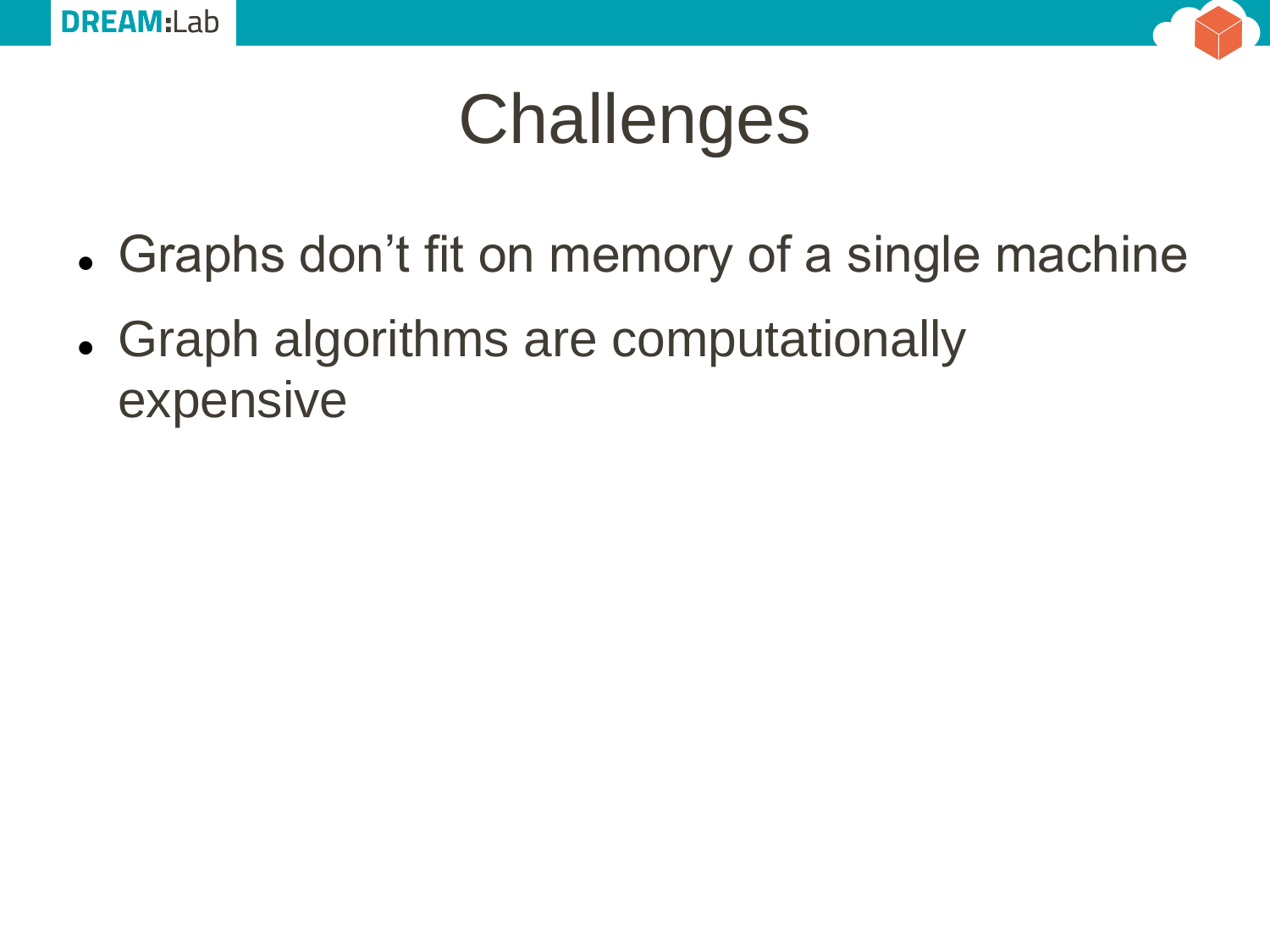



# Overview of Pregel

- Vertex-centric Model for writing Graph algorithms
	- Scalability
	- Expressibility in writing algorithms
	- Fault-tolerance
- Uses Bulk Synchronous parallel abstraction for communication and synchronization
- Apache Giraph is an open-source implementation of pregel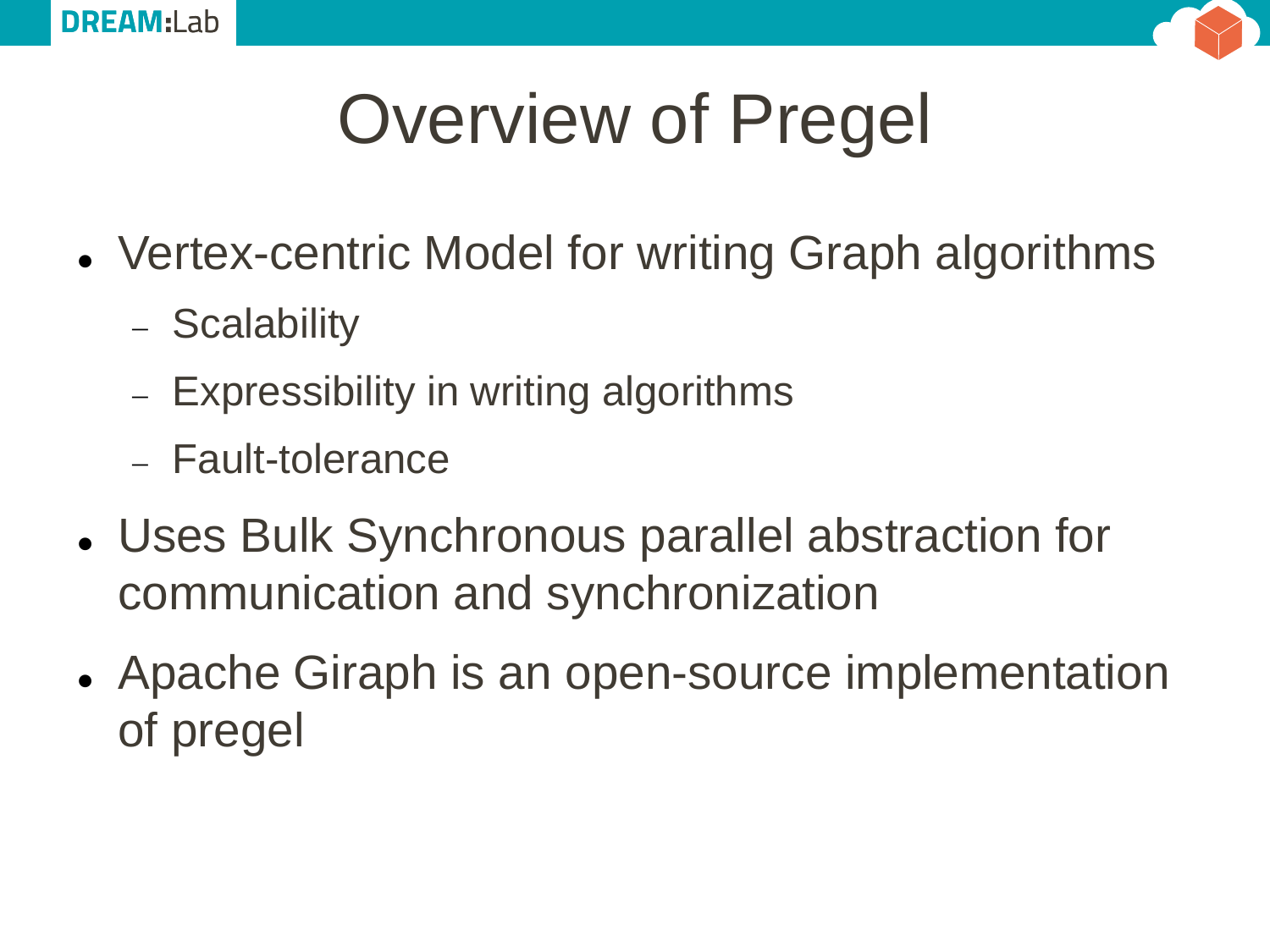



# Bulk Synchronous Parallel

- Computations consist of a sequence of iterations, called supersteps
	- Concurrent computation
	- Communication
	- Barrier synchronisation



https://www.cs.rutgers.edu/~pxk/417/exam/images/bsp-500.png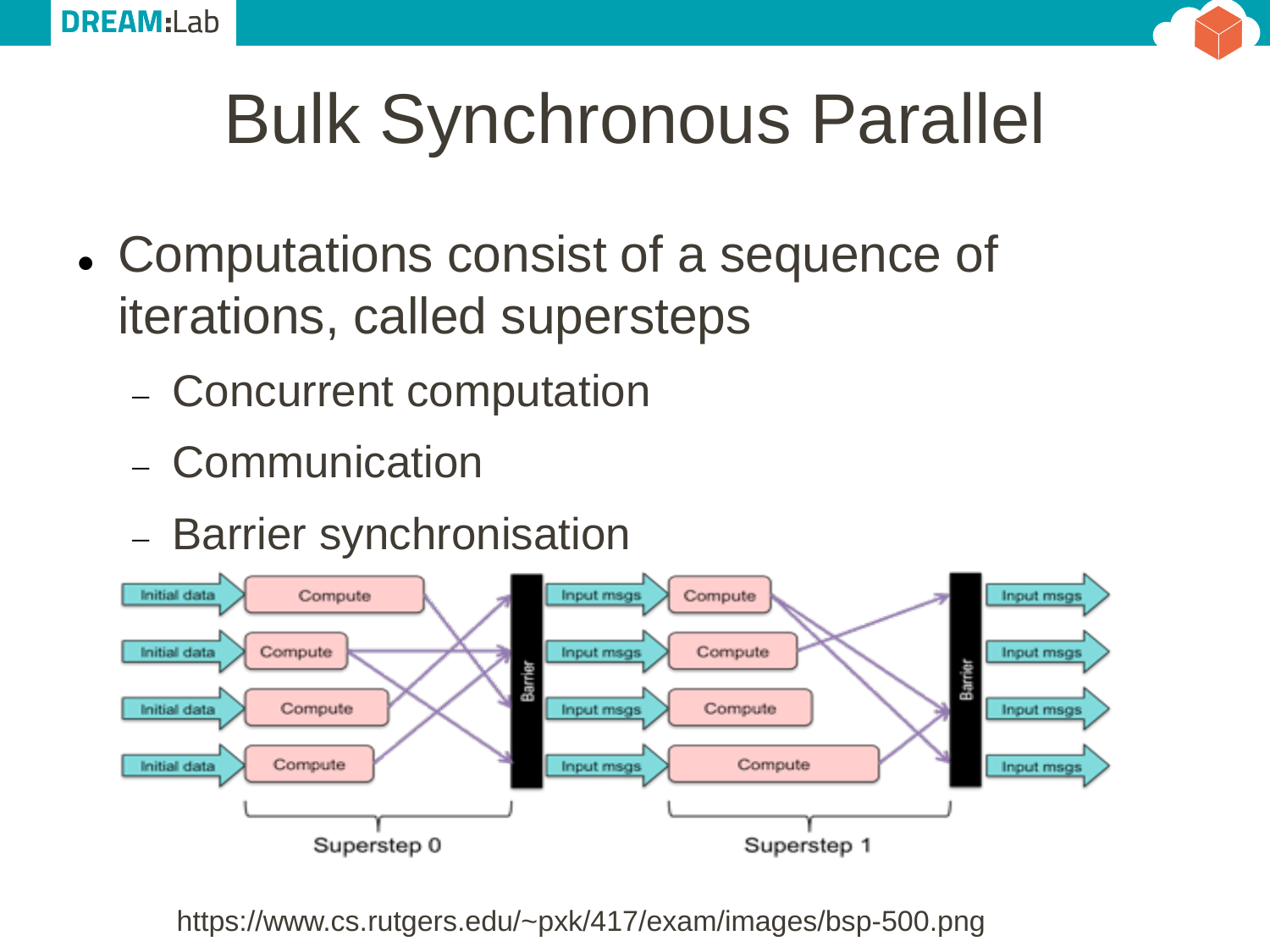



# Pregel Abstraction

- Algorithm written from a perspective of a vertex
	- Think like a vertex paradigm



#### **Figure 1: Vertex State Machine**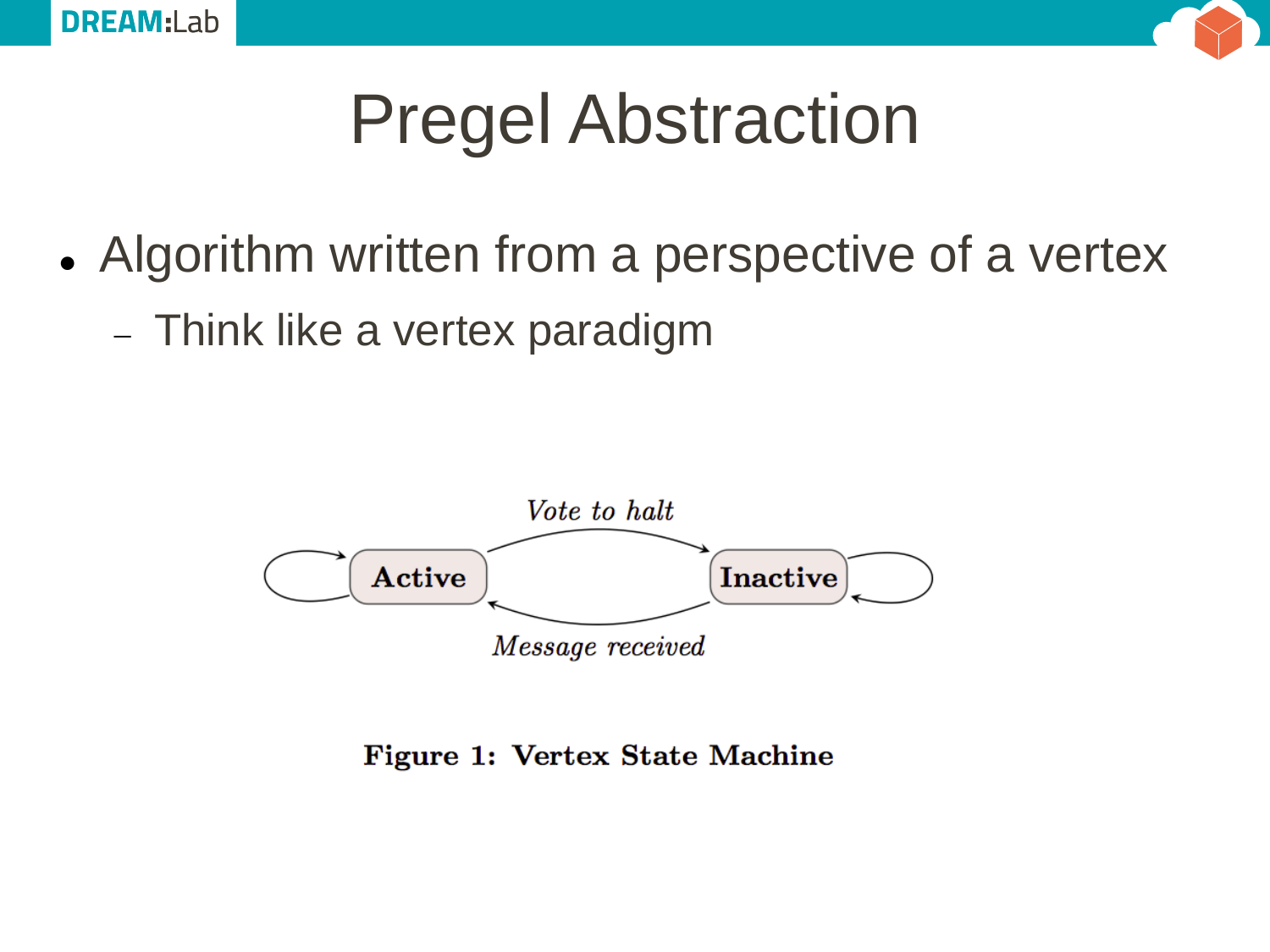

#### **HPDC'** 15

### **Vertex-centric Computation Model**

- Think like a vertex
- vertex scatter(vertex  $v$ )
	- $-$  send updates over outgoing edges of  $v$
- vertex gather (vertex  $v$ )
	- $-$  apply updates from inbound edges of  $v$
- repeat the computation iterations
	- $-$  for all vertices  $v$ 
		- vertex scatter( $v$ )
	- $-$  for all vertices  $v$ 
		- vertex gather( $v$ )

#### 7/28/15

https://image.slidesharecdn.com/lingliu-part01biggraphprocessing-160616082617/95/ling-liu-part-01big-graph-processing-16- 638.jpg?cb=1466065639



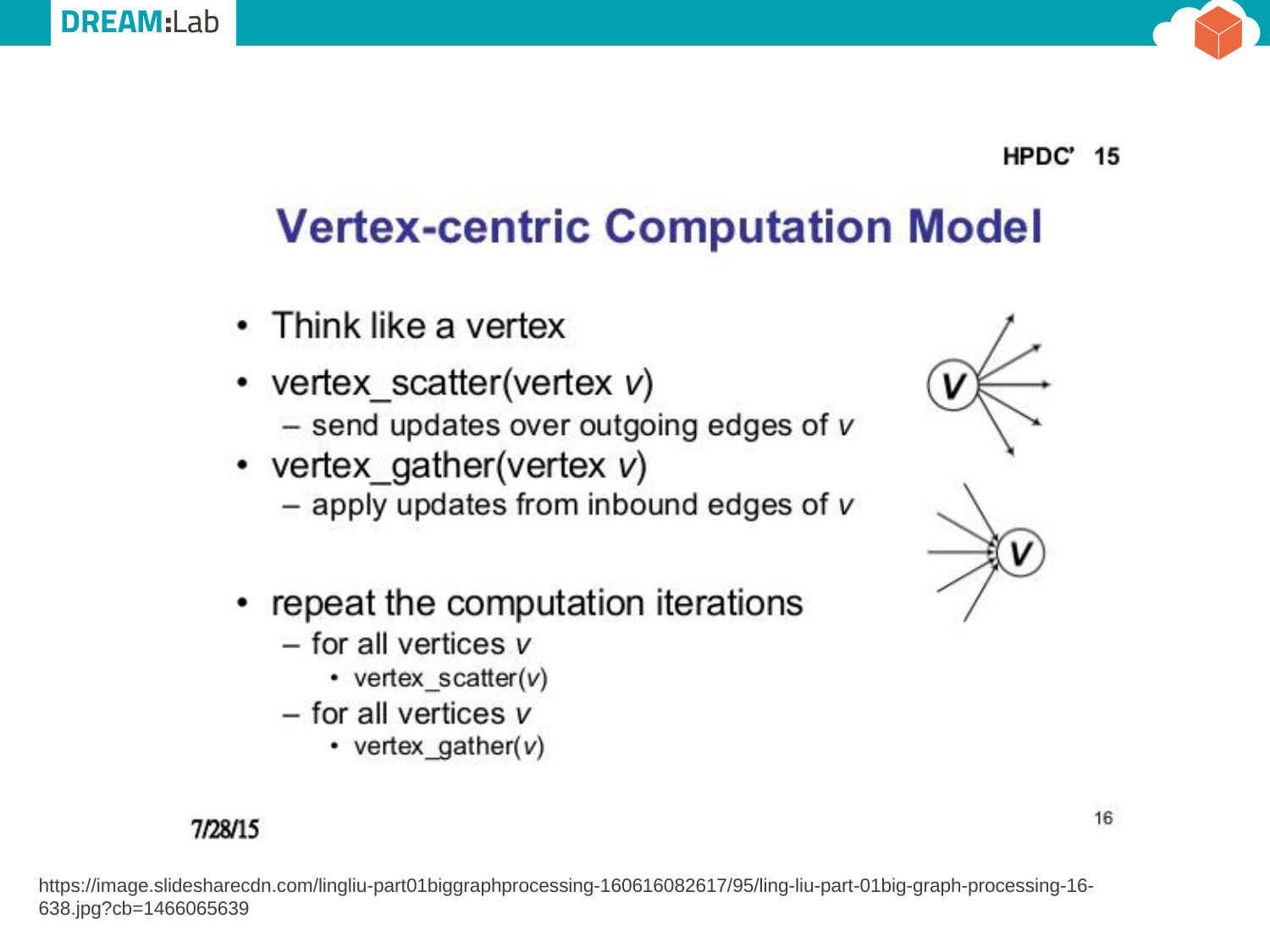

# Giraph API

- void compute(Iterator<IntWritable> msgs)
	- getSuperstep()
	- getVertexValue()
	- $-$  edges  $=$  iterator() //list of edges
	- sendMsg(edge, value)
	- sendMsgToAllEdges(value)
	- VoteToHalt()
- Messages Passing
	- Message ordering not guaranteed
	- Can send messages to any node
	- Message is delivered exactly once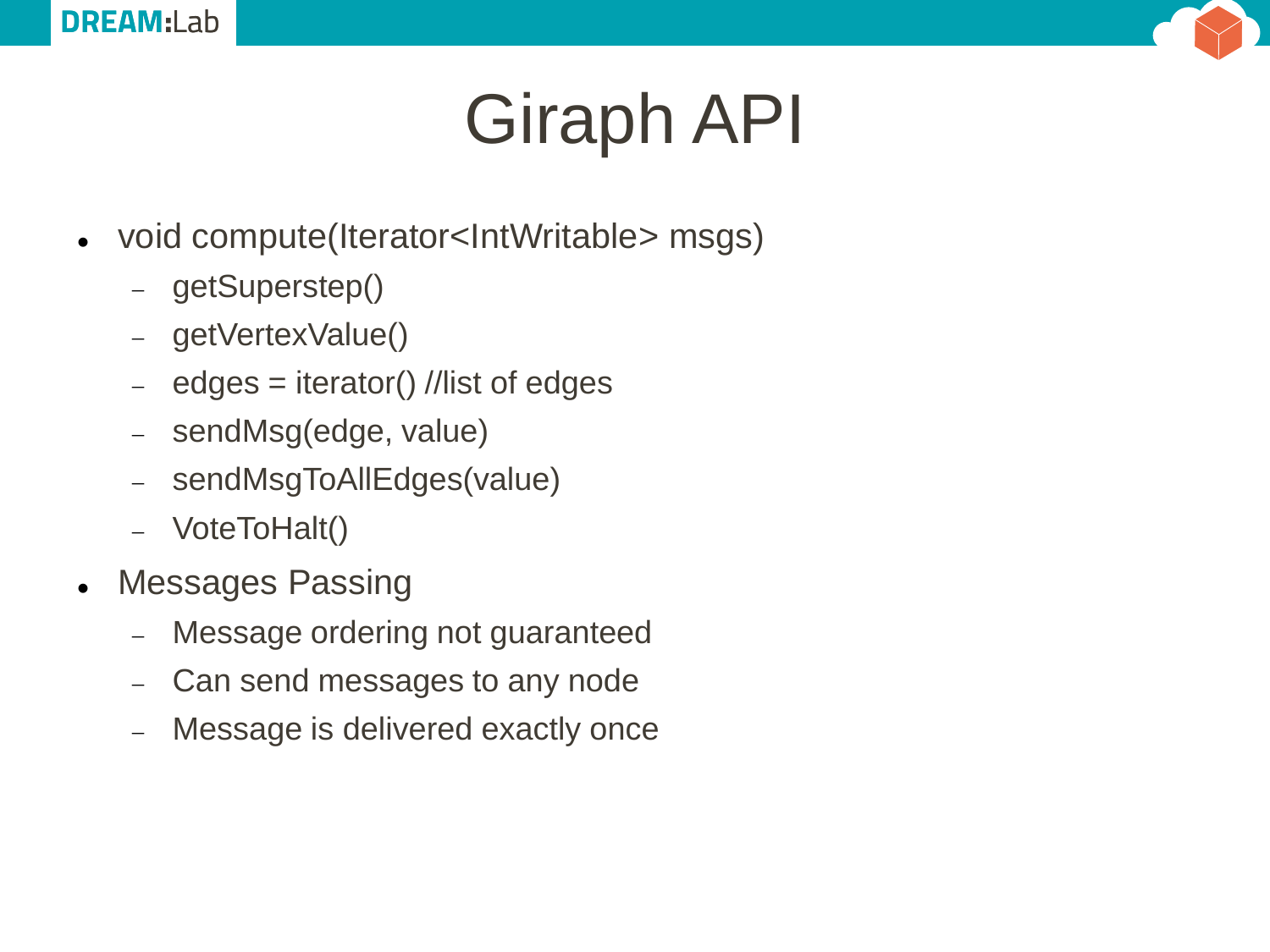

### Max Vertex-value



#### Figure 2: Maximum Value Example. Dotted lines are messages. Shaded vertices have voted to halt.

http://images.slideplayer.com/24/7406460/slides/slide\_11.jpg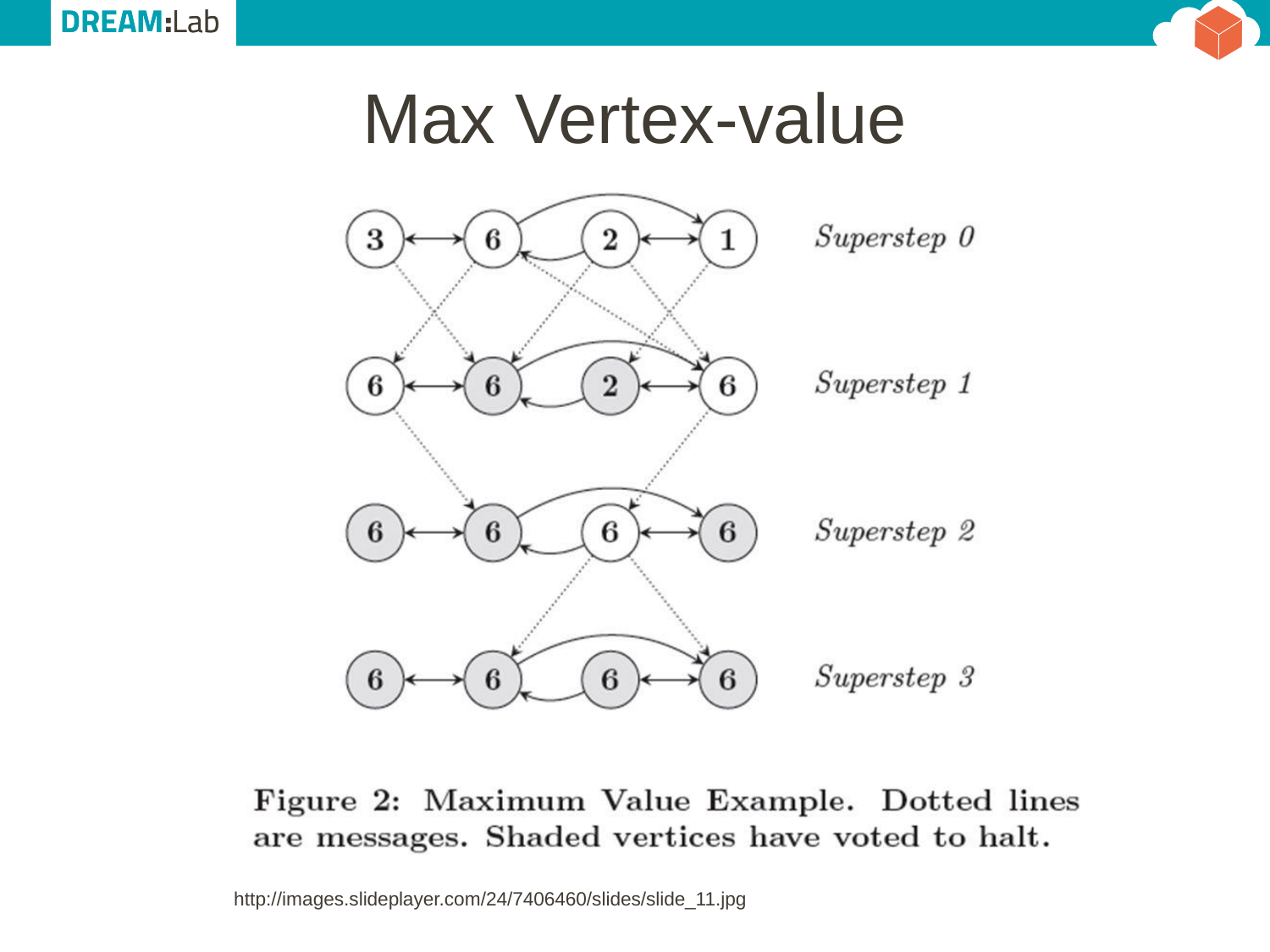

# Single Source shortest path

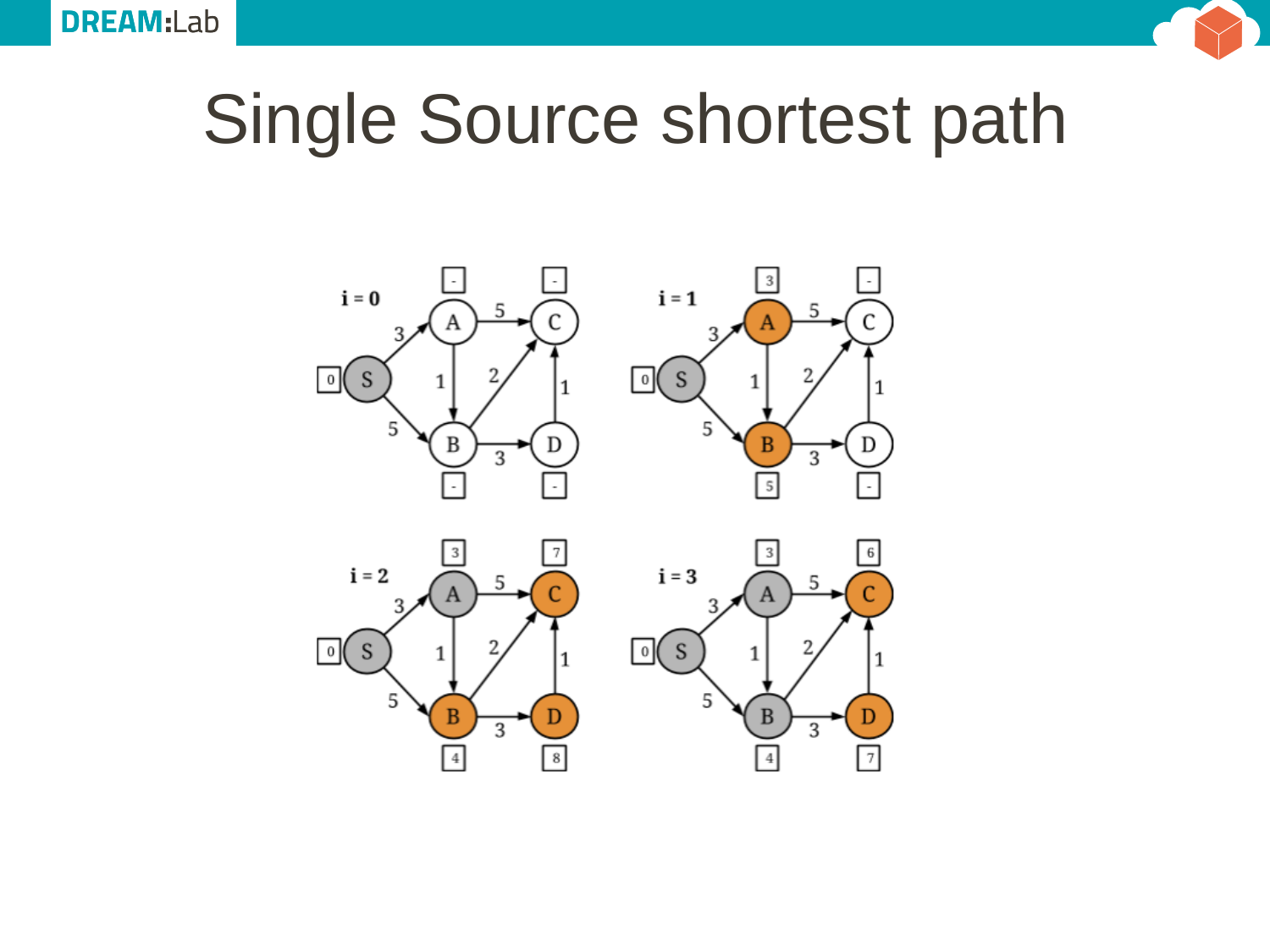



### SSSP:Code

```
public void compute(Iterable<DoubleWritable> messages) 
{
    double minDist = Double.MAX_VALUE;
    for (DoubleWritable message : messages) {
      minDist = Math.min(minDist, message.get());
    }
    if (minDist < getValue().get()) {
      setValue(new DoubleWritable(minDist));
      for (Edge<LongWritable, FloatWritable> edge : 
getEdges()) {
        double distance = minDist + 
edge.getValue().get();
        sendMessage(edge.getTargetVertexId(), new
DoubleWritable(distance));
      }
    }
    voteToHalt();
  }
```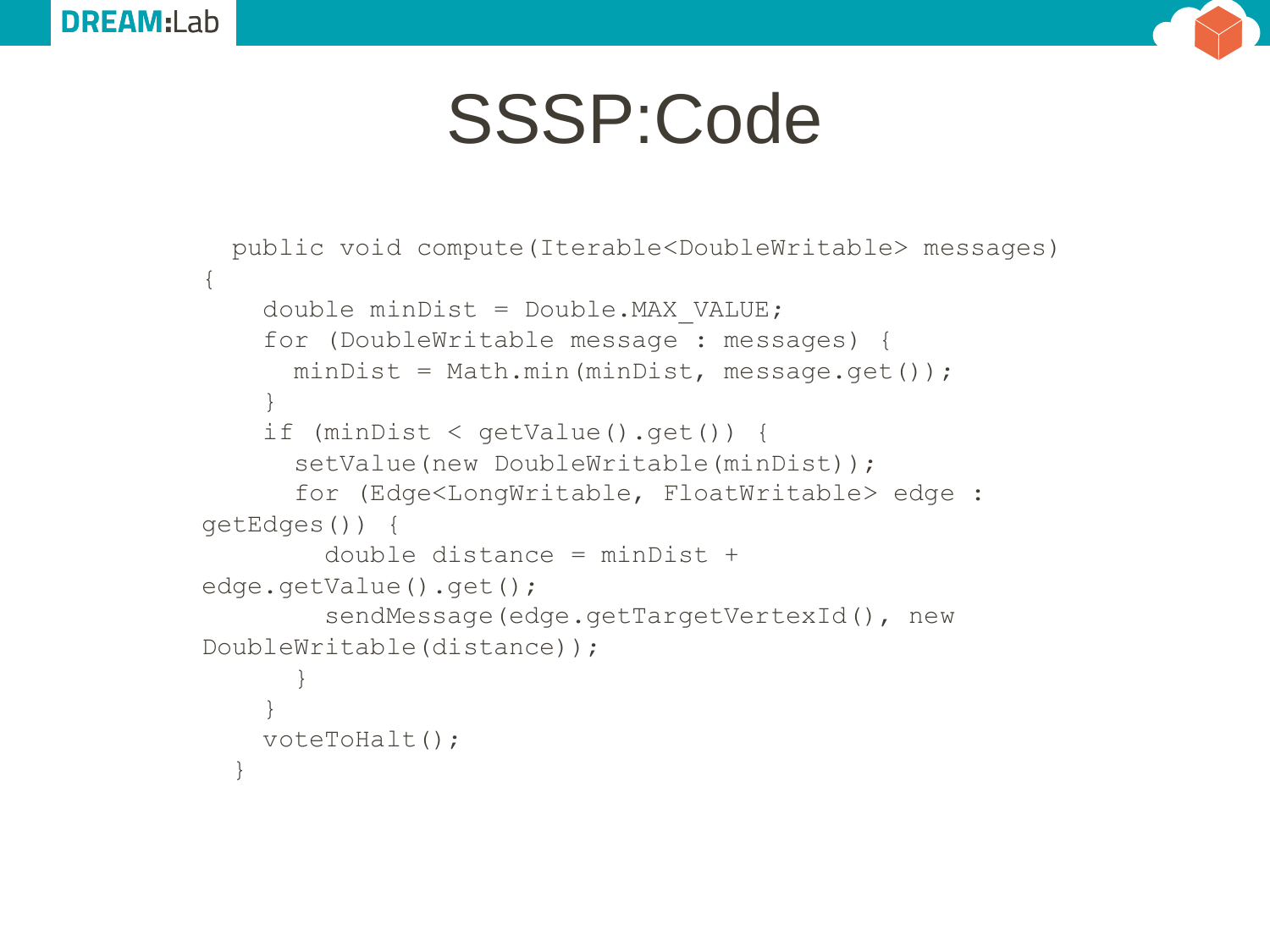

## Giraph Architecture

### Architecture



 $24$ 

https://image.slidesharecdn.com/hadoopsummit2014-140403113102-phpapp02/95/giraph-at-hadoop-summit-2014-24- 638.jpg?cb=1396526440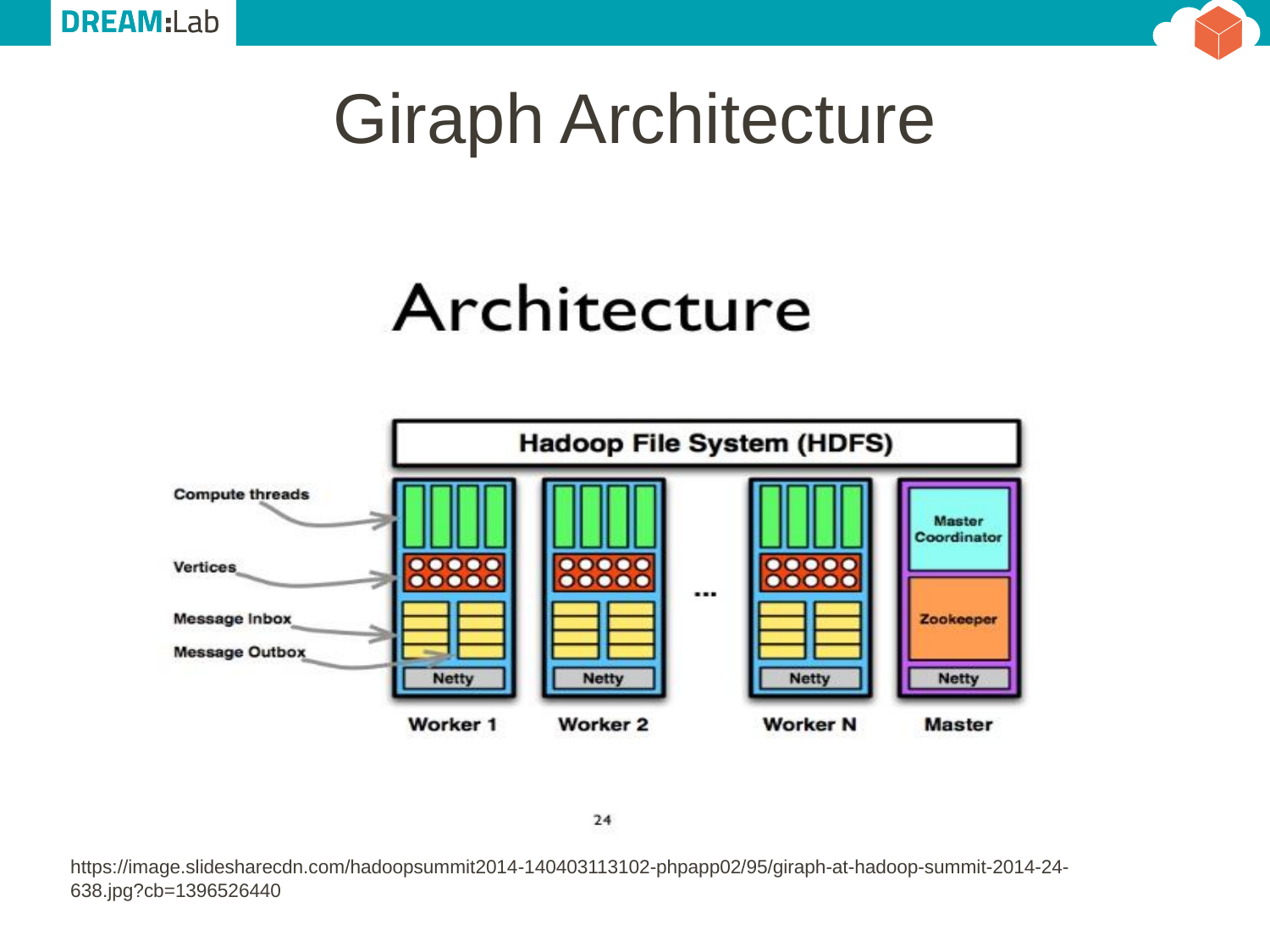

# Giraph Architecture

- Master/Coordinator
	- Assigns partitions to workers,Synchronization
- Zookeeper
	- Keeps track of the computation state
- Netty
	- Java library used for messaging
- **Workers** 
	- Operates on set of vertices called partitions
	- Invokes active vertices, sends/receive and assign messages
- Message Inbox: Messages received
- Message Outbox: Messages to be sent
- HDFS: Distributed file system reading initial graph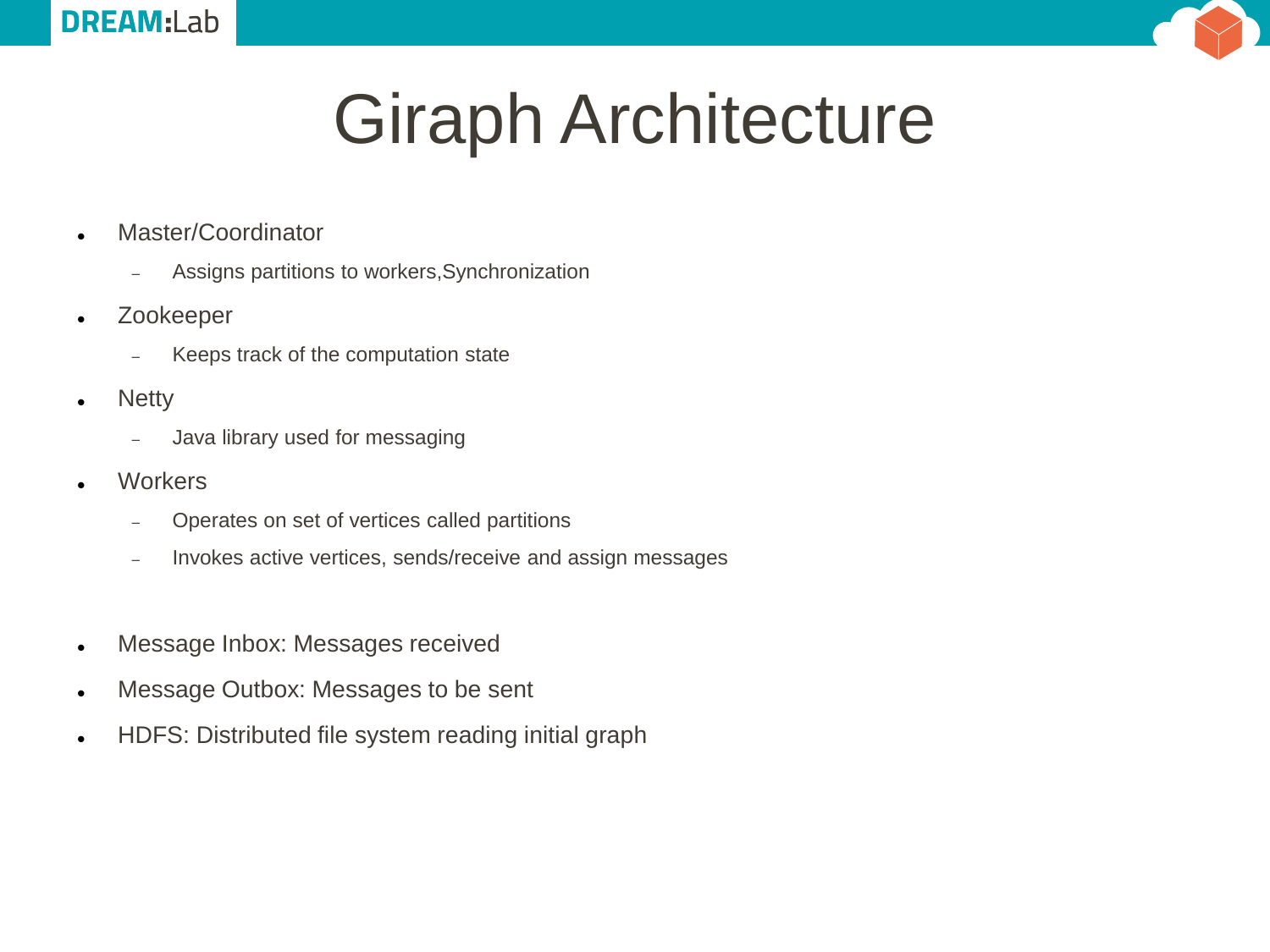



### Giraph job lifetime

25